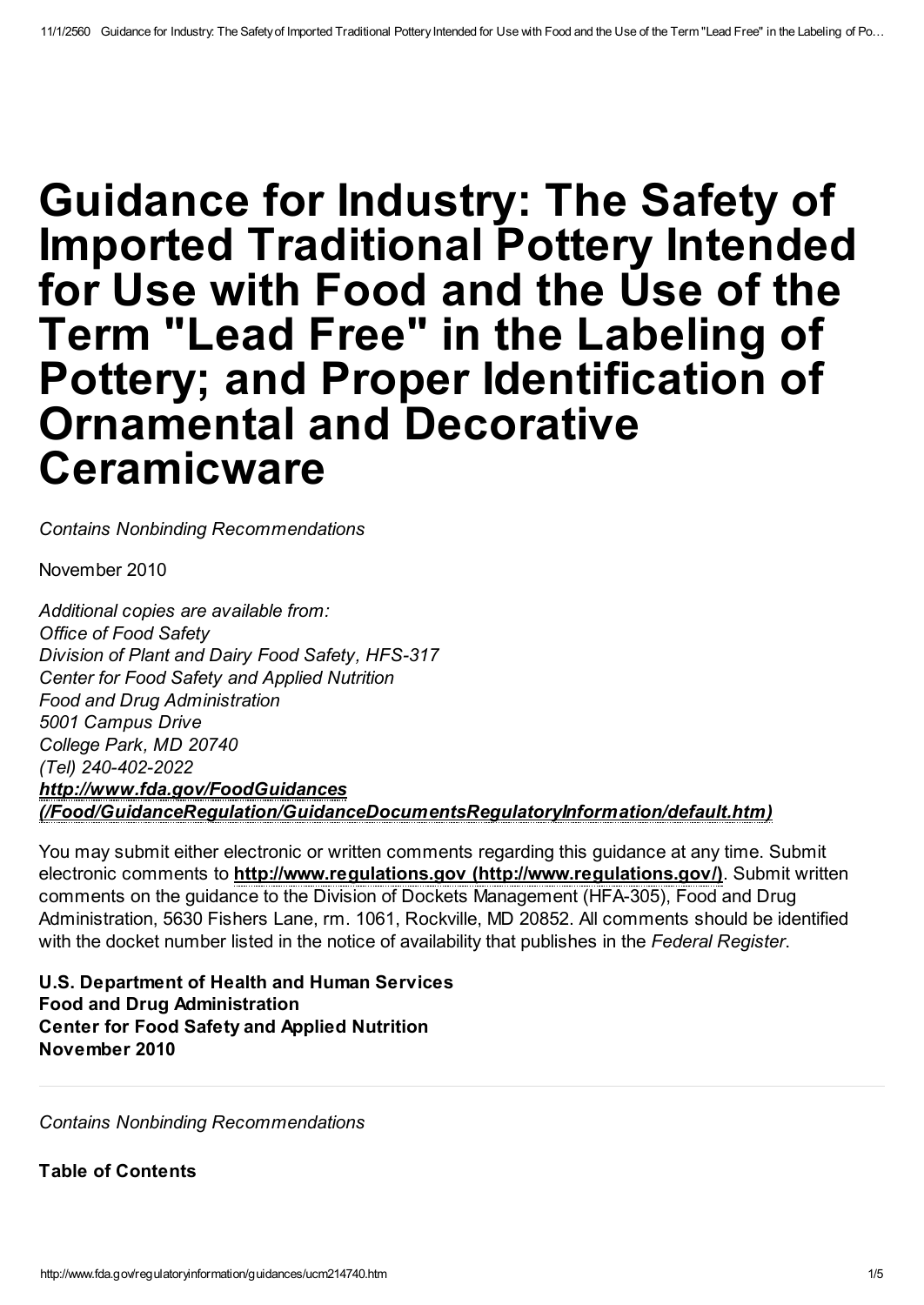- I. [Introduction](#page-1-0)
- II. [Background](#page-1-1)
- III. Safety of Imported [Traditional](#page-2-0) Pottery Intended for Use with Food and the Use of the Term "Lead Free" in the Labeling of Pottery
- IV. Proper [Identification](#page-3-0) of Ornamental and Decorative Ceramicware

Contains Nonbinding Recommendations

## Guidance for Industry<sup>[\[1\]](#page-3-1)</sup>

### The Safety of Imported Traditional Pottery Intended for Use with Food and the Use of the Term "Lead Free" in the Labeling of Pottery; and Proper Identification of Ornamental and Decorative Ceramicware

This guidance represents the Food and Drug Administration's (FDA's) current thinking on this topic. It does not create or confer any rights for or on any person and does not operate to bind FDA or the public. You can use an alternative approach if the approach satisfies the requirements of the applicable statutes and regulations. If you want to discuss an alternative approach, contact the FDA staff responsible for implementing this guidance. If you cannot identify the appropriate FDA staff, call the telephone number listed on the title page of this guidance.

#### <span id="page-1-0"></span>I. Introduction

FDA is issuing this guidance to industry to address our concerns about the safety and labeling of imported traditional pottery, including imported Mexican terra cotta pottery, and the use of the term "Lead Free" in the labeling of pottery. Further, this guidance reminds industry of FDA's requirements for labeling ceramicware that is solely intended for ornamental or decorative use to ensure that it is not used for foodhandling purposes that could result in the ceramicware contaminating the food.

FDA's guidance documents, including this guidance, do not establish legally enforceable responsibilities. Instead, guidances describe the Agency's current thinking on a topic and should be viewed only as recommendations, unless specific regulatory or statutory requirements are cited. The use of the word should in Agency guidances means that something is suggested or recommended, but not required.

#### <span id="page-1-1"></span>II. Background

FDA has received recent reports from local and state agencies that pieces of traditional pottery imported into the United States from several manufacturers in Mexico that are labeled as "Lead Free" in fact contain levels of extractable lead. In some cases, these levels are comparable to levels found in lead glazed pottery and, in others, they are in excess of the action levels for extractable lead in ceramic foodware set forth in Compliance Policy Guide (CPG) Sec. 545.450 Pottery (Ceramics); Import and Domestic – Lead Contamination.<sup>[\[2\]](#page-3-2)</sup> FDA's own investigations have confirmed some of these reports.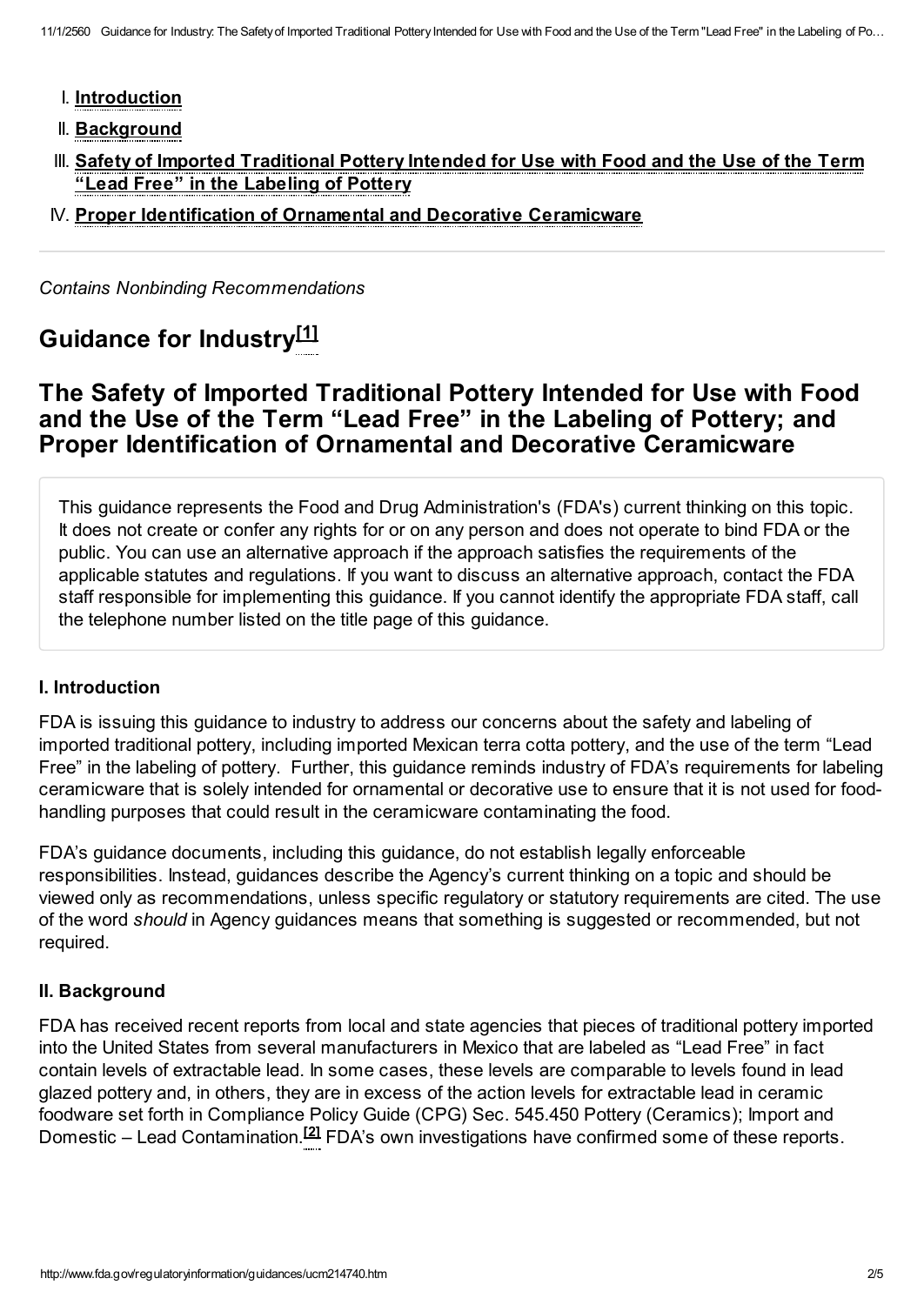This information suggests that some manufacturers of non-lead glazed (NLG) pottery have not implemented practices to ensure that NLG pottery will not become contaminated with lead during its manufacture. Products that are labeled as "Lead Free" or in any other fashion that represents that lead was not used in the product, but that contain levels of extractable lead that indicate contamination, could face regulatory action. FDA recommends that manufacturers, importers, and distributors of imported traditional pottery take the actions recommended in this guidance as a means to help ensure that their products are not contaminated with lead during the manufacturing process and that their products are properly labeled.

#### <span id="page-2-0"></span>III. Safety of Imported Traditional Pottery Intended for Use with Food and the Use of the Term "Lead Free" in the Labeling of Pottery

Lead compounds, such as lead oxide, have historically been used in glaze formulations to regulate the melting properties of other glaze components and to enable the use of a broad firing temperature range in the production process. However, when fired at inadequate or uncontrolled temperatures, the lead is not fully incorporated into the glaze structure and is available to leach into food in quantities that may pose a health hazard to consumers.

FDA is aware of ongoing efforts by potters in Mexico and other countries to convert from lead glazed to NLG-based production methods for traditional pottery, a category of ceramicware produced using a low fire process and an earthenware ceramic body with culturally distinct decorative patterns. FDA has looked positively upon efforts by foreign governments and private organizations to promote conversion to NLG pottery production methods because they lessen the risk of food safety hazards historically associated with lead in traditional pottery that is used for food-handling purposes. In our interactions with the government of Mexico, with private organizations that have assisted potters in converting to NLGbased production methods, and with potters that have converted to NLG-based production methods, we have learned of the following key practices that have been implemented by some pottery manufacturers to help prevent lead contamination of NLG pottery:

- All NLG pottery is made and packed in a separate building from any lead glazed items produced at the same site by the manufacturer.
- If lead glazed items are manufactured in another building at the site, the manufacturer has established and adheres to practices to ensure that no lead is introduced into the production area for NLG pottery, such as from utensils that have been used for handling lead glazes.
- If lead glazed items were previously manufactured in the facility, the manufacturer has modified the kilns (e.g., replaced the insulation) and carried out other cleanup in the facility as necessary to ensure that no lead contamination of the present production will occur due to the use of lead in the previous production. The efficacy of the kiln modification and plant cleanup has been confirmed by testing the NLG pottery using a quantitative extraction test method, such as those discussed in FDA's CPG referenced earlier in this document.
- The facility has trained its employees in practices that ensure the avoidance of lead crosscontamination in the production of pottery.

FDA recommends that parties involved in the manufacture, importation, and distribution of imported NLG traditional pottery for sale in the United States incorporate these key practices to help ensure that the pottery has been produced in such a manner that it will not become contaminated with avoidable lead. This is consistent with a longstanding goal of FDA, which is to reduce the public's exposure to lead from food and products used in food- handling to the maximum extent practicable.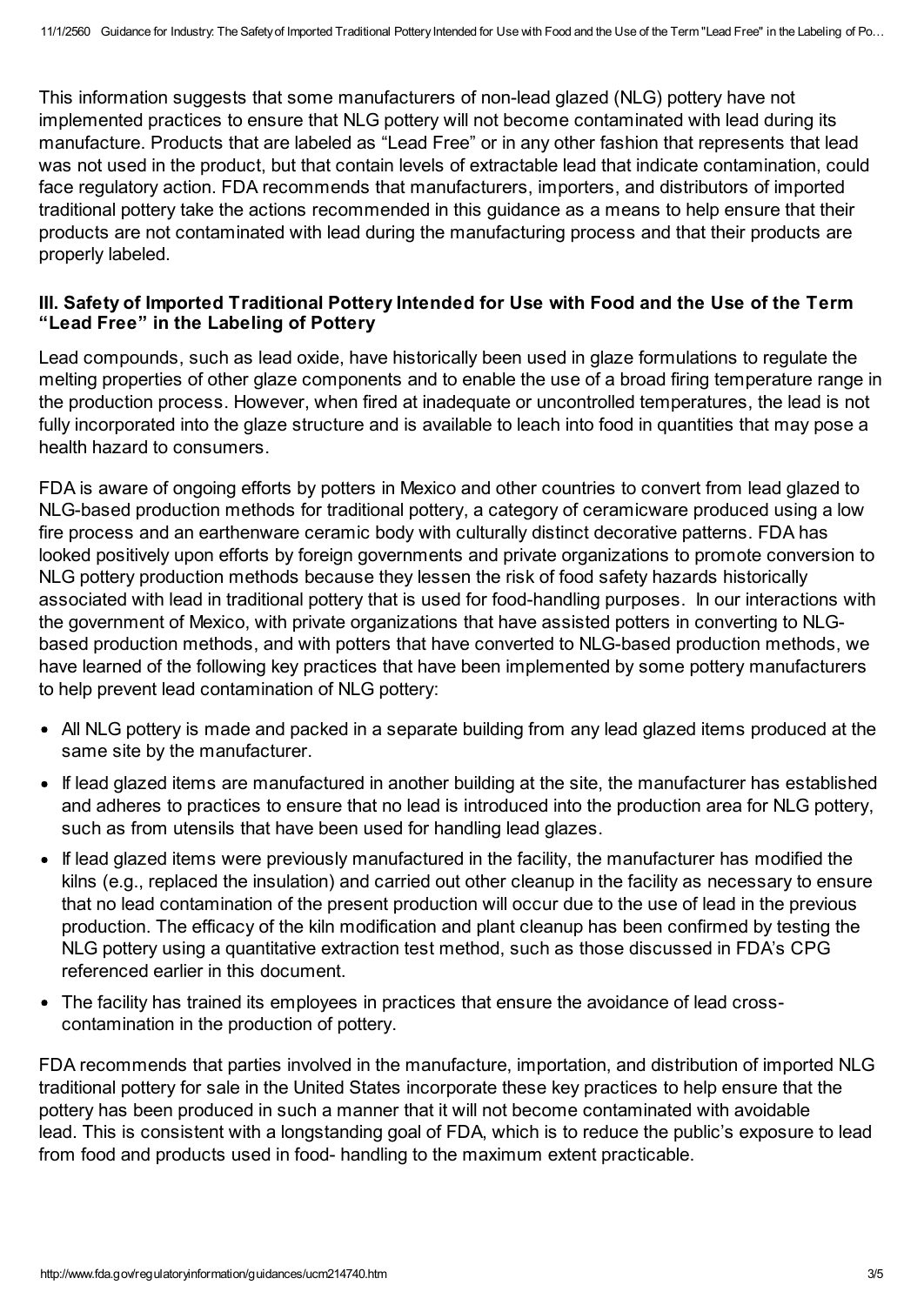Furthermore, any food contact substance, including those used in glazed pottery, that meets the definition of a food additive in section 201(s) of the Federal Food, Drug, and Cosmetic Act (the Act) (21 U.S.C. 321(s)), must comply with the requirements set forth in section 409 of the Act (21 U.S.C. 348) to be marketed in the U.S. That is, it must be authorized for such use by a notification or regulation under Title 21 of the Code of Federal Regulations (21 CFR). In the CPG referenced earlier in this document, FDA set forth criteria that it will use in determining whether to recommend legal action against ceramicware that contains levels of extractable lead. Specifically, the levels of extractable lead should not exceed the action levels in the CPG when the ceramicware is tested according to the methods prescribed in the CPG. FDA considers this CPG to be applicable to all forms of ceramicware, including NLG ceramicware. If the amount of extractable lead in ceramicware exceeds the action levels in the CPG, FDA may consider the ceramicware to be adulterated under section 402(a)(2)(C) of the Act (21 U.S.C. 342(a)(2) (C)) because it bears or contains an unsafe food additive, and subject to enforcement action.

In addition, ceramicware that contains extractable lead when tested according to the method prescribed in the CPG should not be labeled as "Lead Free." If ceramicware bearing the term "Lead Free" in its labeling contains extractable lead, FDA may consider the use of the term "Lead Free" in the labeling to be false and misleading, and therefore the ceramicware misbranded under section 403(a)(1) of the Act (21 U.S.C. 343(a)(1)).

#### <span id="page-3-0"></span>IV. Proper Identification of Ornamental and Decorative Ceramicware

FDA has received reports of imported traditional pottery that either bears a stick-on label stating that the item is not for food use or that bears this message on its packaging, but not on the item itself. Ornamental and decorative pottery labeled in such a manner may pose a food safety hazard if it contains extractable lead that could contaminate food and users assume that the pottery is safe to be used for food-handling purposes after the packaging is discarded and/or the stick-on label is removed.

FDA reminds firms of its requirements addressing ornamental and decorative ceramicware set forth in 21 CFR 109.16, which states that ceramicware that appears to be suitable for food use will be considered by FDA to be for food use unless it bears: (1) a conspicuous stick-on label on a surface clearly visible to consumers that states one of the messages provided in 21 CFR 109.16(b)(1)(i); and (2) a conspicuous and legible permanent statement of the message selected from 21 CFR 109.16(b)(1)(i) on the exterior surface of the base. FDA reminds firms that ceramicware purporting to be decorative or ornamental, but that does not meet the requirements of 21 CFR 109.16, could be subject to regulatory action if it contains extractable lead that could contaminate food. Firms making and selling ornamental or decorative ceramicware in the U.S. must ensure that their products comply with 21 CFR 109.16 as appropriate.

<span id="page-3-1"></span>[1] This guidance has been prepared by the Office of Food Safety in the Center for Food Safety and Applied Nutrition at the U.S. Food and Drug Administration.

<span id="page-3-2"></span>[2] Compliance Policy Guide (CPG) Sec. 545.450 Pottery (Ceramics); Import and Domestic - Lead Contamination [\(/ICECI/ComplianceManuals/CompliancePolicyGuidanceManual/ucm074516.htm\)](http://www.fda.gov/ICECI/ComplianceManuals/CompliancePolicyGuidanceManual/ucm074516.htm)

More in Search for FDA Guidance Documents [\(/RegulatoryInformation/Guidances/default.htm\)](http://www.fda.gov/RegulatoryInformation/Guidances/default.htm)

FDA Guidance Documents: General and Cross-Cutting Topics [\(/RegulatoryInformation/Guidances/ucm122044.htm\)](http://www.fda.gov/RegulatoryInformation/Guidances/ucm122044.htm)